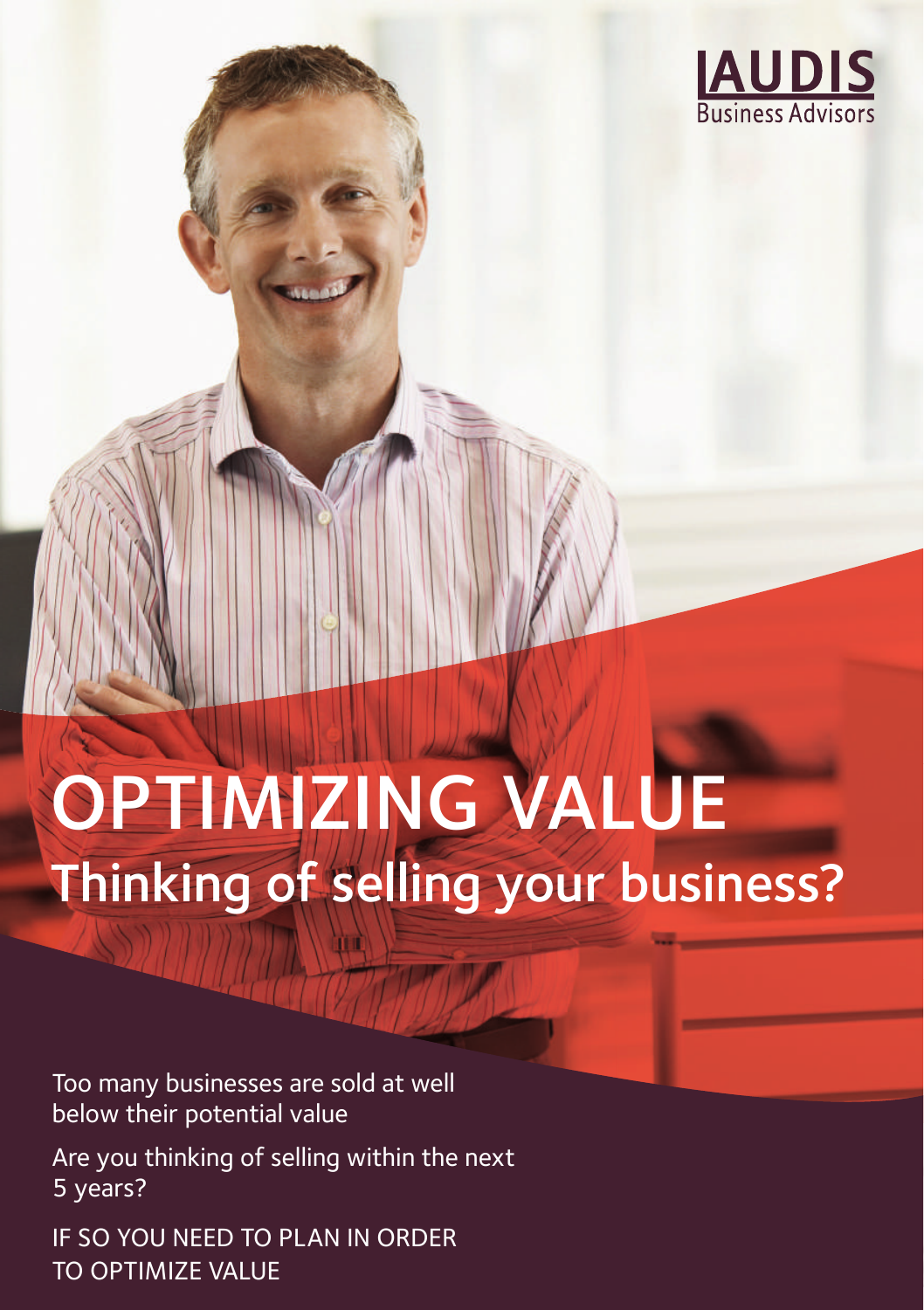

## **NICK RICHARDS**

Nick has been in business for over 35 years at board level, as Commercial Director, Managing Director, Non-Executive Director and Chairman

Nick comes armed with a wealth of experience in business planning, growth, fund-raising, structure/restructure, mergers & integration, acquisitions and company sales, sales and marketing including brand creation and development. Nick is passionate about business. His interest is in helping small and medium sized businesses (from the very small up to around £50 million turnover) to maximize profitability, and to focus on the core issues that really matter and will shape their business.



## **JOHN PANCZAK**

John trained as a Chartered Accountant with PwC, and has many years experience at FD level in entrepreneurial fast growth companies. He has been involved in several early stage VC backed companies, and was a co-founder of a biotechnology company which raised £3m, and was also Group FD of an international company that floated on AIM raising £20m+.

John has extensive knowledge of the issues involved with growing quickly and profitably and in acquiring & selling companies. John is keen to ensure that companies develop business models that enable them to build quality revenue streams & sustainable value. His style is pragmatic and friendly.

## TOO MANY BUSINESSES ARE SOLD FOR SIGNIFICANTLY LESS THAN THEIR POTENTIAL VALUE

Furthermore, often a high percentage of the sale proceeds are withheld and only paid on an 'earn-out' basis, sometimes years after the sale – and long after the owner has lost control of the business.

## Why? Because the business is not fully optimized for sale and de-risked.

You have worked hard, possibly for many years, to build your business so naturally you will want to secure the highest price possible when you finally sell up. Many businesses are sold well below the value that could be achieved with some time and careful planning. Buyers will understandably look for reasons to a) reduce the price and b) pay as little cash up front as possible to minimize their risk. Presenting your company in the right way and creating the right impression helps increase the value of the business and the percentage received up front.

## So can you improve the perception and increase value? Usually yes, by careful planning in order to:

- Maximize revenues & ensure currently untapped revenue streams are identified and ideally proven, even if not fully exploited
- Ensure long term contracts are in place with customers and key suppliers where possible
- Minimize costs and Maximize profit
- Ensure you are on top of financial data
- Ensure appropriate KPIs are in place and trending in the right direction
- Increase operational efficiency & ensure key systems/processes documented
- Reduce dependence on current owner/s
- Delegate authority as far as possible
- Streamline the due diligence process
- Ensure the business is looking as attractive to buyers as possible e.g. modern branding, marketing, premises etc.

And much more...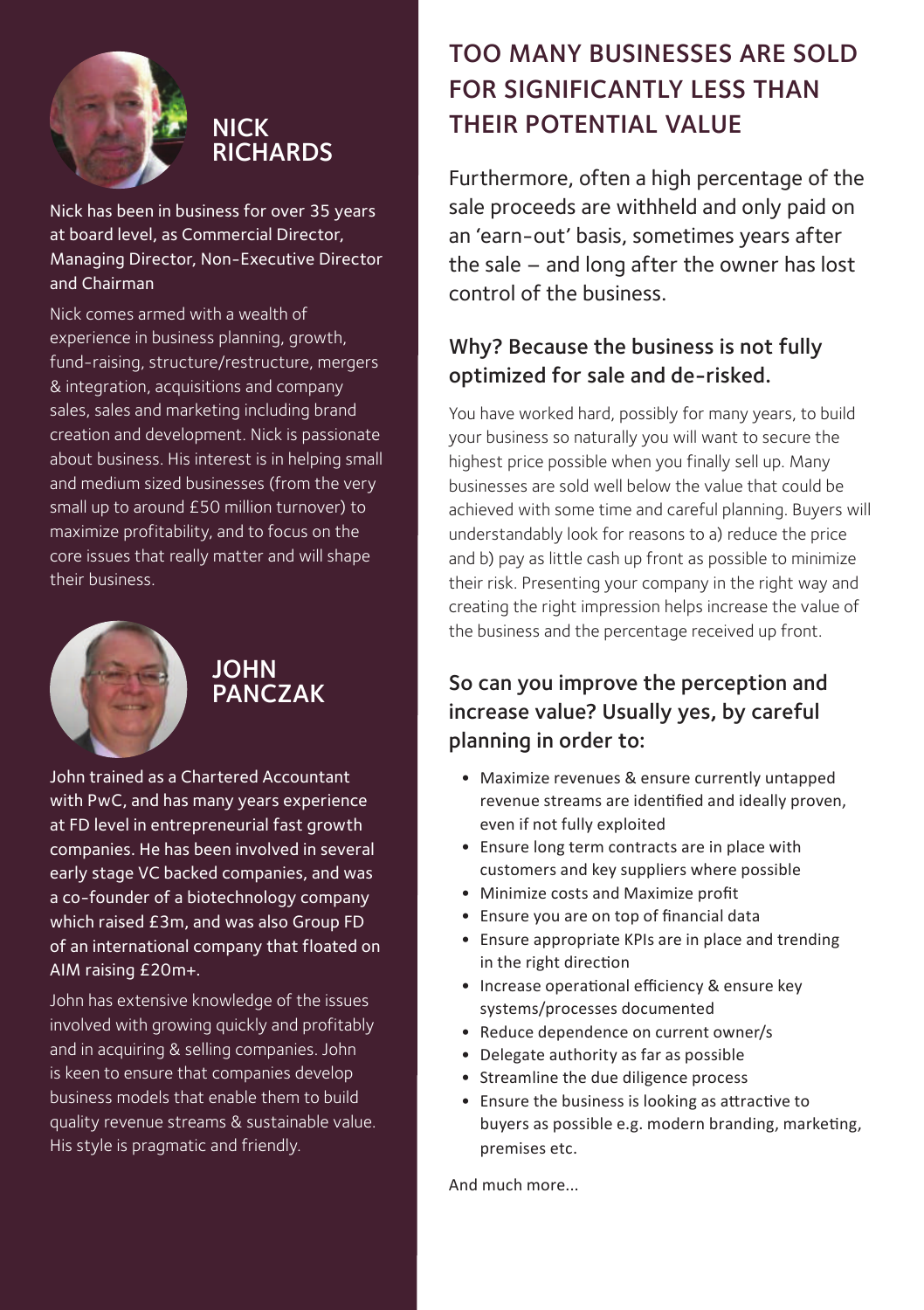

## WHY PLANNING EARLY IS IMPORTANT

Most businesses are valued based largely on a multiple of net profit. So for example if the agreed multiplier is 4x net profit then for every £25k of additional profit the value of the business could potentially increase by £100k.

## Why does the sale of a business not happen or take a long time or include a hefty earn out?

In practice the key issue is risk; the buyer becomes nervous about key uncertainties. Our job is to work out ways of reducing risk. We have been in your position & have bought & sold many businesses ourselves, so have lots of experience in tackling this problem..

We are local and also have numerous useful relationships with lawyers, bankers, corporate finance houses etc., as well as local businesses, and have frequently brought new business to our clients.

The comprehensive LAUDIS Exit Planning process covers all aspects of the business's activities and functions, and identifies any areas where optimization could enhance value.

We are very confident that we can help you to optimize your business whilst you continue to focus on day-to-day activities. In fact we're prepared to put our money where our mouths are and offer a success-based fee.

#### When is the ideal time to start this process?

Well, ideally when you start the business! However this rarely happens, so we suggest not less than 18–24 months before putting the company on the market. However once the process is complete it is much easier to maintain the company in its optimized state – so it's never too early, and you never know when you might get an unsolicited approach from a potential acquirer!